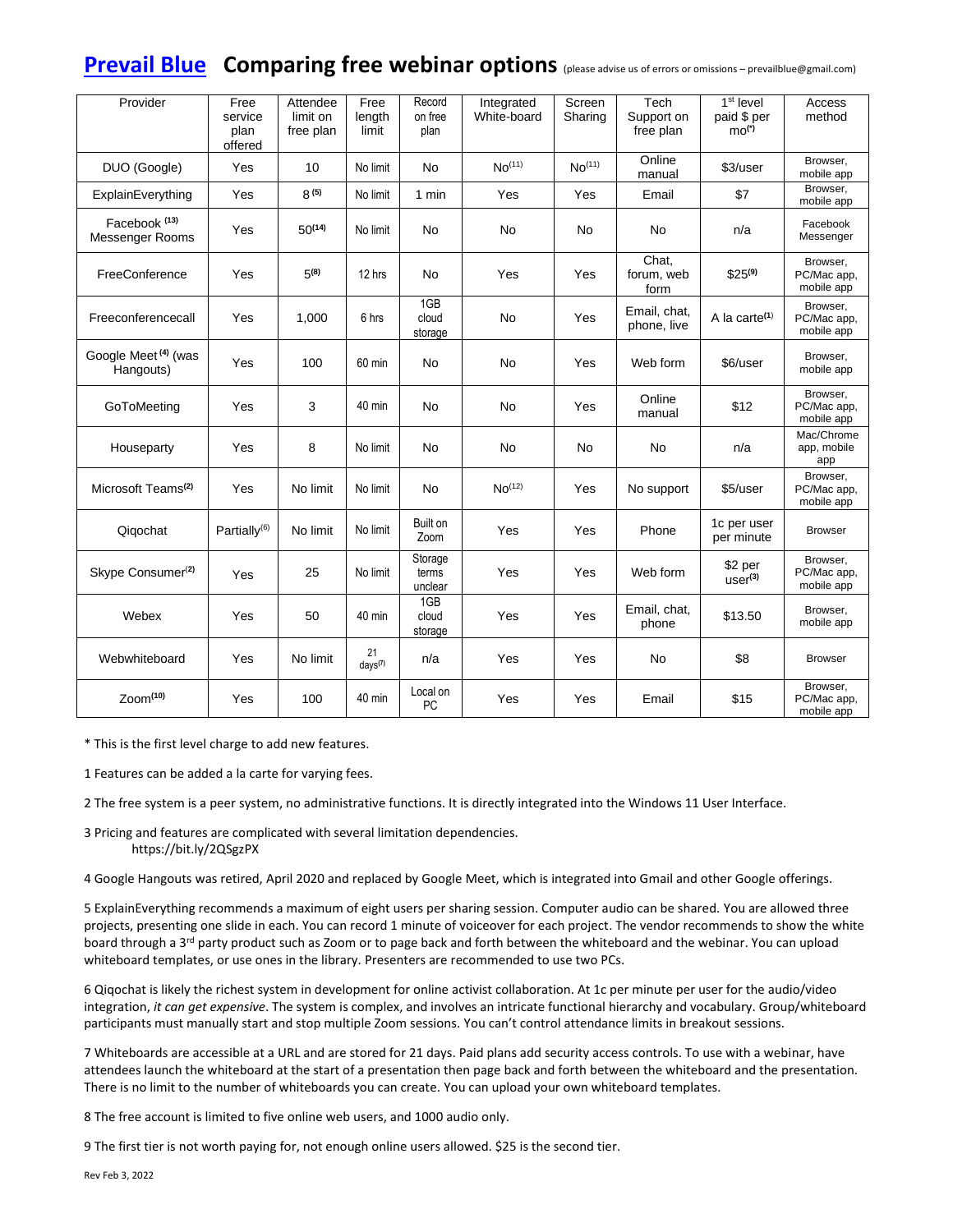10 Dialup audio not included in free plan, computer audio only.

11 Not listed on the site, probably via 3rd party and other Google suite integration

12 Collaboration in Teams is done using Microsoft Office apps and Office 365 apps.

13 Sessions are not encrypted end-to-end.

14 By default, any of your Facebook friends will see that you have a session running, and can join. This can be changed. Also, non-Facebook users can be invited.

--------------------------------------------

More reviews of web white boards: <https://zapier.com/blog/best-online-whiteboard/>

More reviews of webinar systems[: https://video4work.com/](https://video4work.com/)

## **Not included in the table:**

**Amazon Chime** provides a free plan but it does not appear that free users can be meeting Admins. Dial costs extra. Regular users are charged on a pay per use bases.

**Apple FaceTime** is proprietary and only works on Apple platforms, and is not a good tool for widely sharing meetings.

**Bluejeans** is a comprehensive business solution. There is no free plan. Actually their 150-attendee paid plan at \$9.99 could be compared to Zoom Pro (\$15/month). Among several tested apps, it was noted that Bluejeans persists in active memory even when not in use.

**Mural.co** is an extensive whiteboard collaboration system. 30 day trial, but no free plan.

**Airmeet** has a limited free option that is really a trial for a purchased plan. If you want to arrange a huge keynote meeting in a virtual ballroom setting where attendees are at named "tables" and can be visited, this is an interesting tool to consider.

**Danware NetOp, TeamViewer** and similar products are help desk systems, generally not used for, nor intended for group meetings.

# **Security and Privacy Considerations for Webinar Systems**

All shared conferencing systems mentioned here provide encryption between servers and end users. Authentication steps of varying strength can be required for entry into meetings, or waived. To avoid unauthorized attendees, extra security steps are always recommended. In general, you should assign a meeting password, and if available, a second authentication factor.

### **FREECONFERENCE**

Meeting moderators can choose to be notified by text anytime someone connects to their account, if they are not present on the call.

#### **We recommend: do not allow a call to start without the host being present.**

<https://www.freeconference.com/faq/secure-conference-call-service/>

#### **FREECONFERENCECALL**

Meeting attendee names, emails and phone numbers are recorded as part of the call logs shown to the host. The call host can choose to hide the attendee list details during the meeting, although attendees of course will have visible names associated with their pictures if they choose to activate video. Hosting 1000 attendees on a free plan is a distinguishing feature of this vendor. Payments for the basic services are voluntary. Another nice feature is getting a full attendee list without advance registration.

**We recommend: Use as a Zoom** *alternative* **because it's not as well known. Do not allow a call to start without the host being present.**